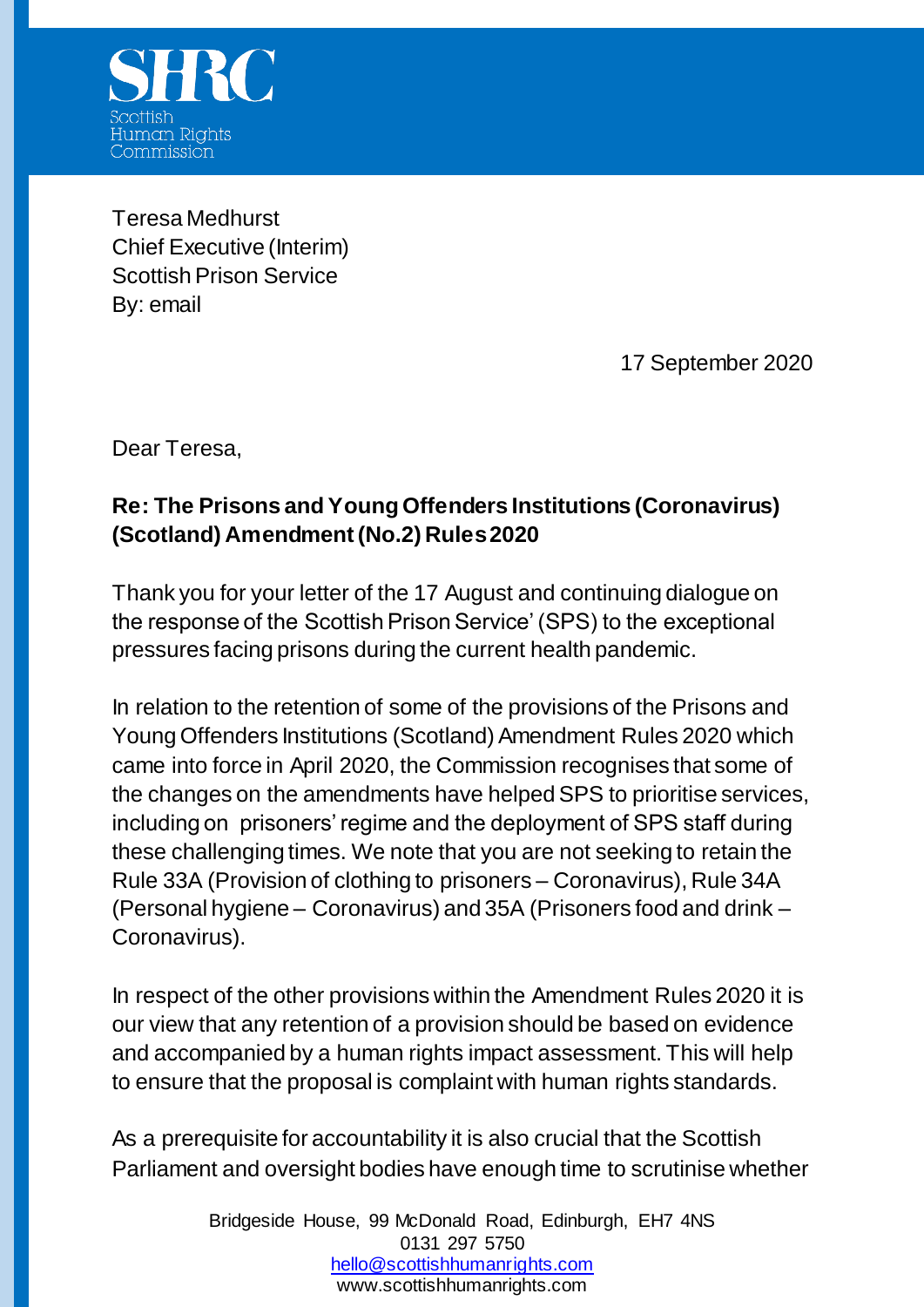the extension of the amended rules are still required. It is our view that prison Governors have significant leeway to introduce reforms over regime changes given by the 2020 amendment and such powers are not accompanied adequate checks and balances, including completely independent oversight.

We are also concerned about the lack of consistency and potentially contradictory application of the Amendments Rules by prison Governors, for example in relation to out of cell time. We welcome your helpful conversation with our Commissioner Alan Mitchell in relation to the issues of the importance of a healthcare assessment prior to transfer (R131A), the need of a consistent and accessible complaint process and the availability of data. As you are aware the Commission has been concerned about the lack of accessible data available to enable independent verification and oversight of monitoring. And we list below some of the areas of data that would be helpful:

• An analysis of time out of cell for each prison and a description of the regime therein.

• Outdoor exercise - how much time is being afforded to the various prisoner groups across the prisons including those subject to Rule 41 cellular confinement?

• Visits - virtual and in person, what is the take up rate like and what are (if any) the impediments to these?

• Work, prisoner programmes and education- opportunities and challenges with provision of the same

- In cell telephony and its usage, and the
- Number of prisoners accommodated in single and shared cells